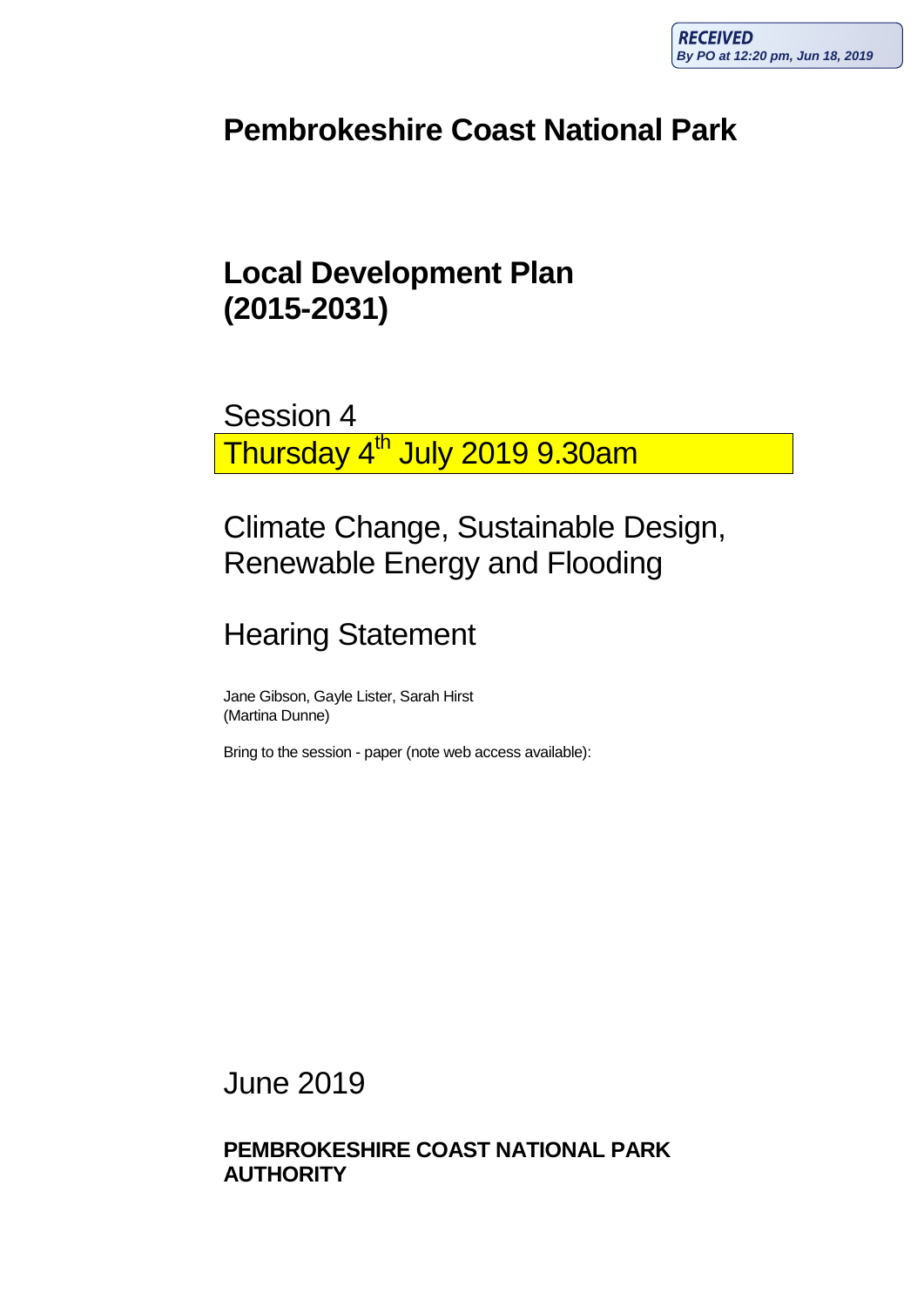### **Session/Matter 4 – Climate Change, Sustainable Design, Renewable Energy and Flooding Thursday 4th July 9.30am**

*Issue: Does the Plan provide a framework for the management of Climate Change, Sustainable Design, Renewable Energy and Flooding in the National Park that is soundly based, justified and consistent with the requirements of national policy?*

#### *Sustainable Design*

1. Does Policy 30 provide an appropriate framework for managing good design in all forms of development? JG

NPA Response: Policy 30 is a strategic policy and therefore covers all forms of development including transport infrastructure. ( see criterion d) accessibility)**Exam06** Local Development Plan with Focussed Changes and PPW10 edits. The framework also covers 9 other criteria to ensure sustainable design objectives are considered in relation to decisions on design. Policies 31, 32, and 33 define sustainability in further detail with regard to amenity, minimising waste and surface water drainage.

Welsh Water (Representation 1663/81) supports this policy (NPA019 Authority Responses to Deposit Representations).

Natural Resources Wales (1670/82) also supports this policy: *We agree with the wording of the policy and supporting text.*

Para 4.161 of **Exam06** states that Sustainable Design Guidance will be prepared by the PCNPA to support and explain the requirements of the policy to planning applicants. The LDP1 Policy 29 had SPG on Sustainable Design supporting the sustainable policy. This was a major piece of work commissioned on behalf of the 3 NPA of Wales. It was adopted by PCNPA in June 2011 and had a technical update in December 2013 (NPA073).

It is envisaged that an update of this document (to include for example SABS procedures as necessary) would be the basis for an SPG to support LDP2 policy 30.

With regard to monitoring of this policy, the PCNPA 2018 AMR highlighted the need for two new specific monitoring criteria of this policy to check its robustness. The AMR states:

| <b>Policy</b>                                                                                        | Indicator 10               | Target                  | Performance |  |
|------------------------------------------------------------------------------------------------------|----------------------------|-------------------------|-------------|--|
| Performance Policy                                                                                   |                            |                         |             |  |
| Area                                                                                                 |                            |                         |             |  |
| Sustainable Design                                                                                   | Incorporation of renewable | Relevant schemes        | N/A         |  |
| Policy 29                                                                                            | energy technology within   | incorporating renewable |             |  |
|                                                                                                      | scheme                     | energy technologies.    |             |  |
| Given the emphasis in Technical Advice Note 12, July 2014 on developers needing to look to           |                            |                         |             |  |
| achieve the minimum carbon standard through passive design and energy efficiency first, before       |                            |                         |             |  |
| considering how further emission savings can be achieved through the use of low and zero carbon      |                            |                         |             |  |
| energy technologies this indicator is no longer considered appropriate (paragraph 5.4.4 of Technical |                            |                         |             |  |
| Advice Note). A revised indicator for the Deposit Local Development Plan 2 Policy 30 Sustainable     |                            |                         |             |  |
| Design has been included, to enable a meaningful monitoring of the policy in contributing towards    |                            |                         |             |  |
| sustainable design in all development.                                                               |                            |                         |             |  |
|                                                                                                      |                            |                         |             |  |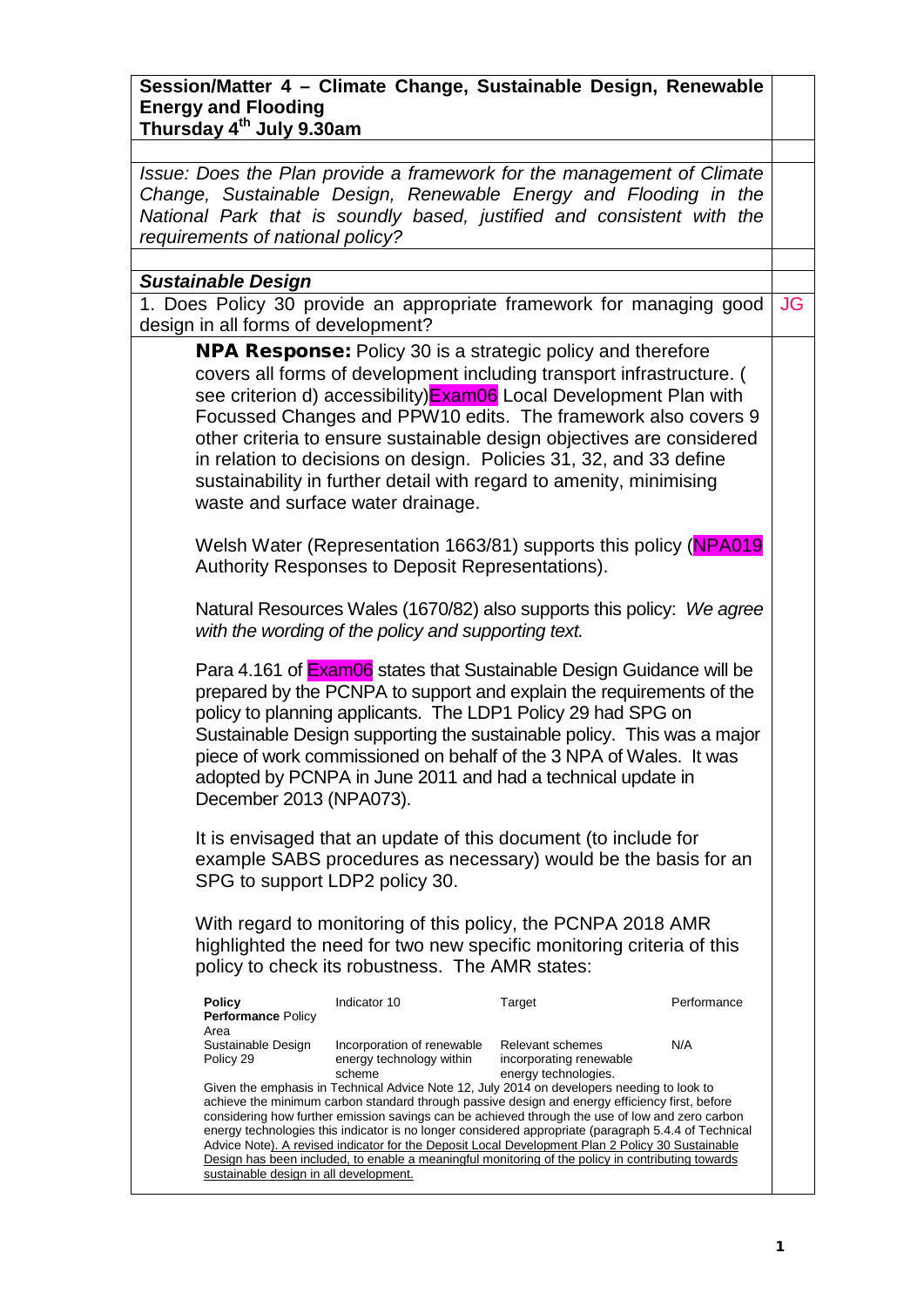| Sustainable Design Policy 29<br>Compliance with code for sustainable homes Target - 100% meeting national policy requirements<br>N/A Trigger: Failure to achieve across 100% of residential developments.<br>Reason: Requirement of Planning Policy Wales Technical Advice Note 22: Planning for Sustainable Buildings.<br>Analysis/Conclusion: This indicator is no longer relevant for this monitoring period, due to the changes to<br>national planning policy. A revised indicator for the replacement Local Development Plan Policy 29 Sustainable<br>Design is being drafted, to enable a meaningful monitoring of the policy in contributing towards sustainable<br>design in all development.<br>The revised indicator for Policy 30 is Indicator 11, page 158 of (Exam06)<br>Submitted LDP with Focussed Changes and PPW10 edits).<br>Note: the other 5 criteria are monitored more specifically with other<br>triggers.<br>The objection 2897/84 from Marloes & St Brides Community Council on<br>Policy 31 Amenity Para 4.165 has been responded to in full (NPA019)<br>NPA Responses to Deposit Representations.<br>GL<br><b>Renewable Energy</b><br>2. Does the Plan provide an appropriate policy framework for realising the<br>area's potential for renewable energy generation? |
|---------------------------------------------------------------------------------------------------------------------------------------------------------------------------------------------------------------------------------------------------------------------------------------------------------------------------------------------------------------------------------------------------------------------------------------------------------------------------------------------------------------------------------------------------------------------------------------------------------------------------------------------------------------------------------------------------------------------------------------------------------------------------------------------------------------------------------------------------------------------------------------------------------------------------------------------------------------------------------------------------------------------------------------------------------------------------------------------------------------------------------------------------------------------------------------------------------------------------------------------------------------------------------------------------|
|                                                                                                                                                                                                                                                                                                                                                                                                                                                                                                                                                                                                                                                                                                                                                                                                                                                                                                                                                                                                                                                                                                                                                                                                                                                                                                   |
|                                                                                                                                                                                                                                                                                                                                                                                                                                                                                                                                                                                                                                                                                                                                                                                                                                                                                                                                                                                                                                                                                                                                                                                                                                                                                                   |
|                                                                                                                                                                                                                                                                                                                                                                                                                                                                                                                                                                                                                                                                                                                                                                                                                                                                                                                                                                                                                                                                                                                                                                                                                                                                                                   |
|                                                                                                                                                                                                                                                                                                                                                                                                                                                                                                                                                                                                                                                                                                                                                                                                                                                                                                                                                                                                                                                                                                                                                                                                                                                                                                   |
|                                                                                                                                                                                                                                                                                                                                                                                                                                                                                                                                                                                                                                                                                                                                                                                                                                                                                                                                                                                                                                                                                                                                                                                                                                                                                                   |
|                                                                                                                                                                                                                                                                                                                                                                                                                                                                                                                                                                                                                                                                                                                                                                                                                                                                                                                                                                                                                                                                                                                                                                                                                                                                                                   |
|                                                                                                                                                                                                                                                                                                                                                                                                                                                                                                                                                                                                                                                                                                                                                                                                                                                                                                                                                                                                                                                                                                                                                                                                                                                                                                   |
|                                                                                                                                                                                                                                                                                                                                                                                                                                                                                                                                                                                                                                                                                                                                                                                                                                                                                                                                                                                                                                                                                                                                                                                                                                                                                                   |
|                                                                                                                                                                                                                                                                                                                                                                                                                                                                                                                                                                                                                                                                                                                                                                                                                                                                                                                                                                                                                                                                                                                                                                                                                                                                                                   |
|                                                                                                                                                                                                                                                                                                                                                                                                                                                                                                                                                                                                                                                                                                                                                                                                                                                                                                                                                                                                                                                                                                                                                                                                                                                                                                   |
|                                                                                                                                                                                                                                                                                                                                                                                                                                                                                                                                                                                                                                                                                                                                                                                                                                                                                                                                                                                                                                                                                                                                                                                                                                                                                                   |
|                                                                                                                                                                                                                                                                                                                                                                                                                                                                                                                                                                                                                                                                                                                                                                                                                                                                                                                                                                                                                                                                                                                                                                                                                                                                                                   |
|                                                                                                                                                                                                                                                                                                                                                                                                                                                                                                                                                                                                                                                                                                                                                                                                                                                                                                                                                                                                                                                                                                                                                                                                                                                                                                   |
|                                                                                                                                                                                                                                                                                                                                                                                                                                                                                                                                                                                                                                                                                                                                                                                                                                                                                                                                                                                                                                                                                                                                                                                                                                                                                                   |
|                                                                                                                                                                                                                                                                                                                                                                                                                                                                                                                                                                                                                                                                                                                                                                                                                                                                                                                                                                                                                                                                                                                                                                                                                                                                                                   |
|                                                                                                                                                                                                                                                                                                                                                                                                                                                                                                                                                                                                                                                                                                                                                                                                                                                                                                                                                                                                                                                                                                                                                                                                                                                                                                   |
|                                                                                                                                                                                                                                                                                                                                                                                                                                                                                                                                                                                                                                                                                                                                                                                                                                                                                                                                                                                                                                                                                                                                                                                                                                                                                                   |
|                                                                                                                                                                                                                                                                                                                                                                                                                                                                                                                                                                                                                                                                                                                                                                                                                                                                                                                                                                                                                                                                                                                                                                                                                                                                                                   |
| <b>NPA Response:</b> Policy 34 sets out the manner in which small                                                                                                                                                                                                                                                                                                                                                                                                                                                                                                                                                                                                                                                                                                                                                                                                                                                                                                                                                                                                                                                                                                                                                                                                                                 |
| scale, medium scale and larger scale proposals will be considered in                                                                                                                                                                                                                                                                                                                                                                                                                                                                                                                                                                                                                                                                                                                                                                                                                                                                                                                                                                                                                                                                                                                                                                                                                              |
| light of the findings of the Renewable Energy Assessment. The                                                                                                                                                                                                                                                                                                                                                                                                                                                                                                                                                                                                                                                                                                                                                                                                                                                                                                                                                                                                                                                                                                                                                                                                                                     |
| calculations of potential energy contributions can be found in                                                                                                                                                                                                                                                                                                                                                                                                                                                                                                                                                                                                                                                                                                                                                                                                                                                                                                                                                                                                                                                                                                                                                                                                                                    |
| Appendix 1 of the same document (NPA067). The indicators for                                                                                                                                                                                                                                                                                                                                                                                                                                                                                                                                                                                                                                                                                                                                                                                                                                                                                                                                                                                                                                                                                                                                                                                                                                      |
| Policy 34 can be found on pages 158-159 of <b>Exam06</b> Local                                                                                                                                                                                                                                                                                                                                                                                                                                                                                                                                                                                                                                                                                                                                                                                                                                                                                                                                                                                                                                                                                                                                                                                                                                    |
| Development Plan 2 with Focussed Changes and PPW10 edits.                                                                                                                                                                                                                                                                                                                                                                                                                                                                                                                                                                                                                                                                                                                                                                                                                                                                                                                                                                                                                                                                                                                                                                                                                                         |
|                                                                                                                                                                                                                                                                                                                                                                                                                                                                                                                                                                                                                                                                                                                                                                                                                                                                                                                                                                                                                                                                                                                                                                                                                                                                                                   |
| Policy 33, a similarly worded policy in Local Development Plan 1                                                                                                                                                                                                                                                                                                                                                                                                                                                                                                                                                                                                                                                                                                                                                                                                                                                                                                                                                                                                                                                                                                                                                                                                                                  |
| (NPA074) has been in operation since was adopted in 2010 and no                                                                                                                                                                                                                                                                                                                                                                                                                                                                                                                                                                                                                                                                                                                                                                                                                                                                                                                                                                                                                                                                                                                                                                                                                                   |
| issues have arisen from its implementation through the Annual                                                                                                                                                                                                                                                                                                                                                                                                                                                                                                                                                                                                                                                                                                                                                                                                                                                                                                                                                                                                                                                                                                                                                                                                                                     |
| Monitoring Reports (NPA077 to NPA084).                                                                                                                                                                                                                                                                                                                                                                                                                                                                                                                                                                                                                                                                                                                                                                                                                                                                                                                                                                                                                                                                                                                                                                                                                                                            |
|                                                                                                                                                                                                                                                                                                                                                                                                                                                                                                                                                                                                                                                                                                                                                                                                                                                                                                                                                                                                                                                                                                                                                                                                                                                                                                   |
| Page 28 of the Renewable Energy Assessment (NPA067) recognises                                                                                                                                                                                                                                                                                                                                                                                                                                                                                                                                                                                                                                                                                                                                                                                                                                                                                                                                                                                                                                                                                                                                                                                                                                    |
| that the National Park contribution towards Welsh targets is likely to be                                                                                                                                                                                                                                                                                                                                                                                                                                                                                                                                                                                                                                                                                                                                                                                                                                                                                                                                                                                                                                                                                                                                                                                                                         |
| limited because the size of renewables acceptable within the landscape                                                                                                                                                                                                                                                                                                                                                                                                                                                                                                                                                                                                                                                                                                                                                                                                                                                                                                                                                                                                                                                                                                                                                                                                                            |
| of the Park are small. Many of the technologies now fall under permitted                                                                                                                                                                                                                                                                                                                                                                                                                                                                                                                                                                                                                                                                                                                                                                                                                                                                                                                                                                                                                                                                                                                                                                                                                          |
| development rights.                                                                                                                                                                                                                                                                                                                                                                                                                                                                                                                                                                                                                                                                                                                                                                                                                                                                                                                                                                                                                                                                                                                                                                                                                                                                               |
|                                                                                                                                                                                                                                                                                                                                                                                                                                                                                                                                                                                                                                                                                                                                                                                                                                                                                                                                                                                                                                                                                                                                                                                                                                                                                                   |
| Please also see the assessment of Policy 34 on page 52 of the                                                                                                                                                                                                                                                                                                                                                                                                                                                                                                                                                                                                                                                                                                                                                                                                                                                                                                                                                                                                                                                                                                                                                                                                                                     |
| alternative Options & Appraisal Background Paper NPA057.                                                                                                                                                                                                                                                                                                                                                                                                                                                                                                                                                                                                                                                                                                                                                                                                                                                                                                                                                                                                                                                                                                                                                                                                                                          |
| <b>Flooding and Coastal Inundation</b><br><b>SH</b>                                                                                                                                                                                                                                                                                                                                                                                                                                                                                                                                                                                                                                                                                                                                                                                                                                                                                                                                                                                                                                                                                                                                                                                                                                               |
| 3. Do Policies 33 and 35 provide a robust and consistent framework for the                                                                                                                                                                                                                                                                                                                                                                                                                                                                                                                                                                                                                                                                                                                                                                                                                                                                                                                                                                                                                                                                                                                                                                                                                        |
| management of surface water drainage, flooding and coastal inundation?                                                                                                                                                                                                                                                                                                                                                                                                                                                                                                                                                                                                                                                                                                                                                                                                                                                                                                                                                                                                                                                                                                                                                                                                                            |
| <b>NPA Response:</b> During the process of the Plan review and                                                                                                                                                                                                                                                                                                                                                                                                                                                                                                                                                                                                                                                                                                                                                                                                                                                                                                                                                                                                                                                                                                                                                                                                                                    |
| preparation, the National Park Authority has met with                                                                                                                                                                                                                                                                                                                                                                                                                                                                                                                                                                                                                                                                                                                                                                                                                                                                                                                                                                                                                                                                                                                                                                                                                                             |
| representatives of and consulted Natural Resources Wales. A                                                                                                                                                                                                                                                                                                                                                                                                                                                                                                                                                                                                                                                                                                                                                                                                                                                                                                                                                                                                                                                                                                                                                                                                                                       |
| representation of support for the policies has been received. See                                                                                                                                                                                                                                                                                                                                                                                                                                                                                                                                                                                                                                                                                                                                                                                                                                                                                                                                                                                                                                                                                                                                                                                                                                 |
| 1670/91 (NPA019 NPA Responses to Deposit Representations).                                                                                                                                                                                                                                                                                                                                                                                                                                                                                                                                                                                                                                                                                                                                                                                                                                                                                                                                                                                                                                                                                                                                                                                                                                        |
| 4. Do Policies 37 and 38 provide a clear and consistent mechanism for                                                                                                                                                                                                                                                                                                                                                                                                                                                                                                                                                                                                                                                                                                                                                                                                                                                                                                                                                                                                                                                                                                                                                                                                                             |
| managing the relocation and replacement of dwellings/development                                                                                                                                                                                                                                                                                                                                                                                                                                                                                                                                                                                                                                                                                                                                                                                                                                                                                                                                                                                                                                                                                                                                                                                                                                  |
| affected by coastal change?                                                                                                                                                                                                                                                                                                                                                                                                                                                                                                                                                                                                                                                                                                                                                                                                                                                                                                                                                                                                                                                                                                                                                                                                                                                                       |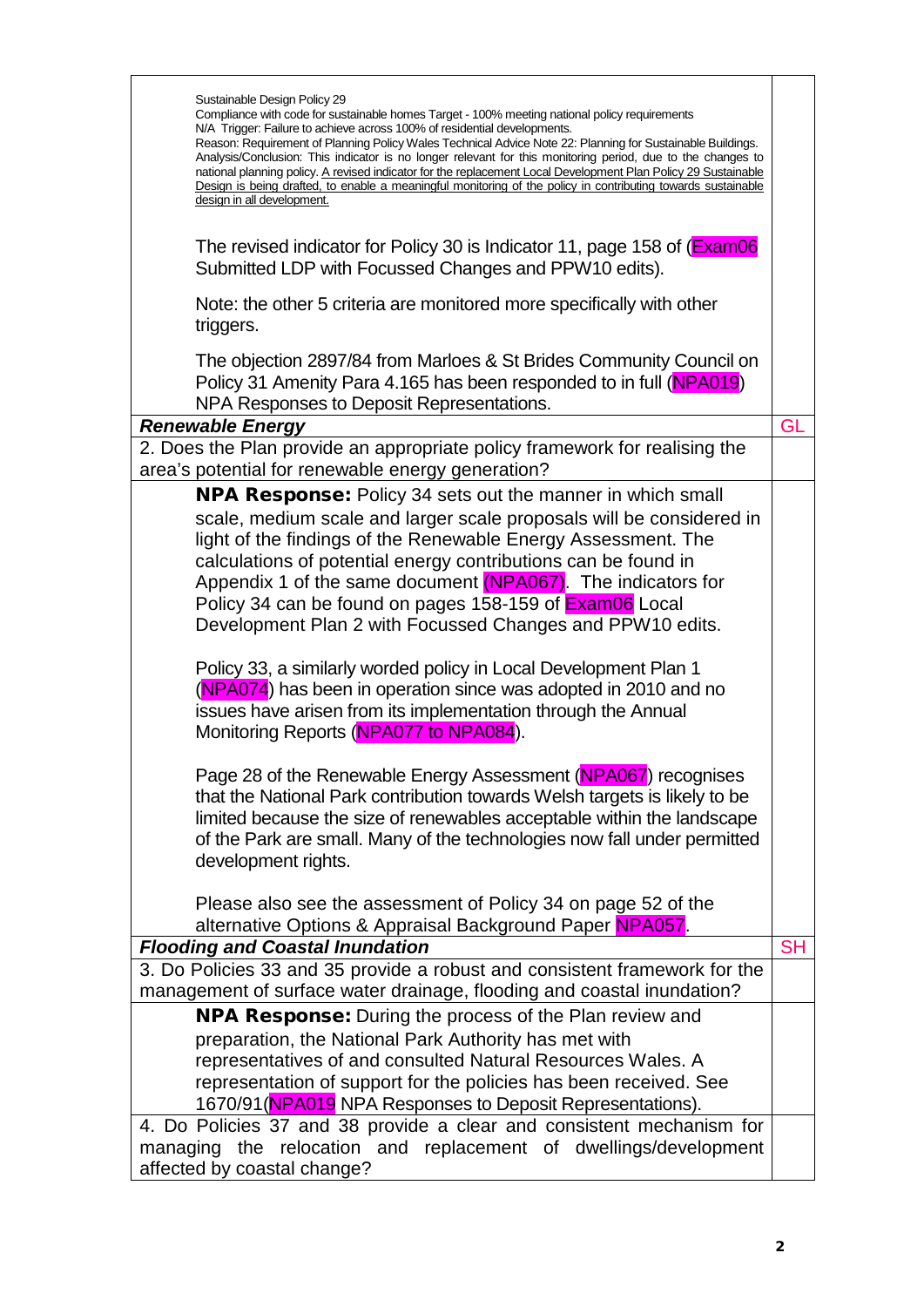| <b>NPA Response:</b> The policies have been prepared with support<br>from Pembrokeshire County Council's Coastal Engineer who has<br>responsibility for the Shoreline Management Plans for the area.<br>Informal consultation on the methodology of defining the coastal<br>change management areas (see Background Paper (NPA033) was<br>undertaken with the Senior Coastal Advisor at Natural Resources<br>Wales, who commented: "We support the approach you've followed<br>and we're really pleased to see the intent of the SMP2s being applied<br>this way as an exemplar." The approach is considered to be a clear and<br>consistent framework within which to consider proposals needing to<br>relocate from within coastal change areas. It is based on an approach<br>taken by several authorities in the east of England and which has been<br>in operation for several years. |  |  |
|--------------------------------------------------------------------------------------------------------------------------------------------------------------------------------------------------------------------------------------------------------------------------------------------------------------------------------------------------------------------------------------------------------------------------------------------------------------------------------------------------------------------------------------------------------------------------------------------------------------------------------------------------------------------------------------------------------------------------------------------------------------------------------------------------------------------------------------------------------------------------------------------|--|--|
| 5. Is the Plan supported by a strategic flood consequences assessment?                                                                                                                                                                                                                                                                                                                                                                                                                                                                                                                                                                                                                                                                                                                                                                                                                     |  |  |
| <b>NPA Response:</b> The Authority was informally advised by Natural<br>Resources Wales that a strategic flood consequences assessment<br>would not be required. This has been reinforced through formal<br>consultation as no assessment was required.                                                                                                                                                                                                                                                                                                                                                                                                                                                                                                                                                                                                                                    |  |  |
| Have all the allocations been subject to a robust assessment<br>a)<br>methodology and are all the allocations consistent with the approach<br>to flooding set out in national policy?                                                                                                                                                                                                                                                                                                                                                                                                                                                                                                                                                                                                                                                                                                      |  |  |
| NPA Response: None of the allocations are in flood risk areas<br>and all are supported by a robust assessment methodology. Please<br>see the Candidate Sites Methodology Background<br>Paper<br>(NPA029/NPA030).                                                                                                                                                                                                                                                                                                                                                                                                                                                                                                                                                                                                                                                                           |  |  |